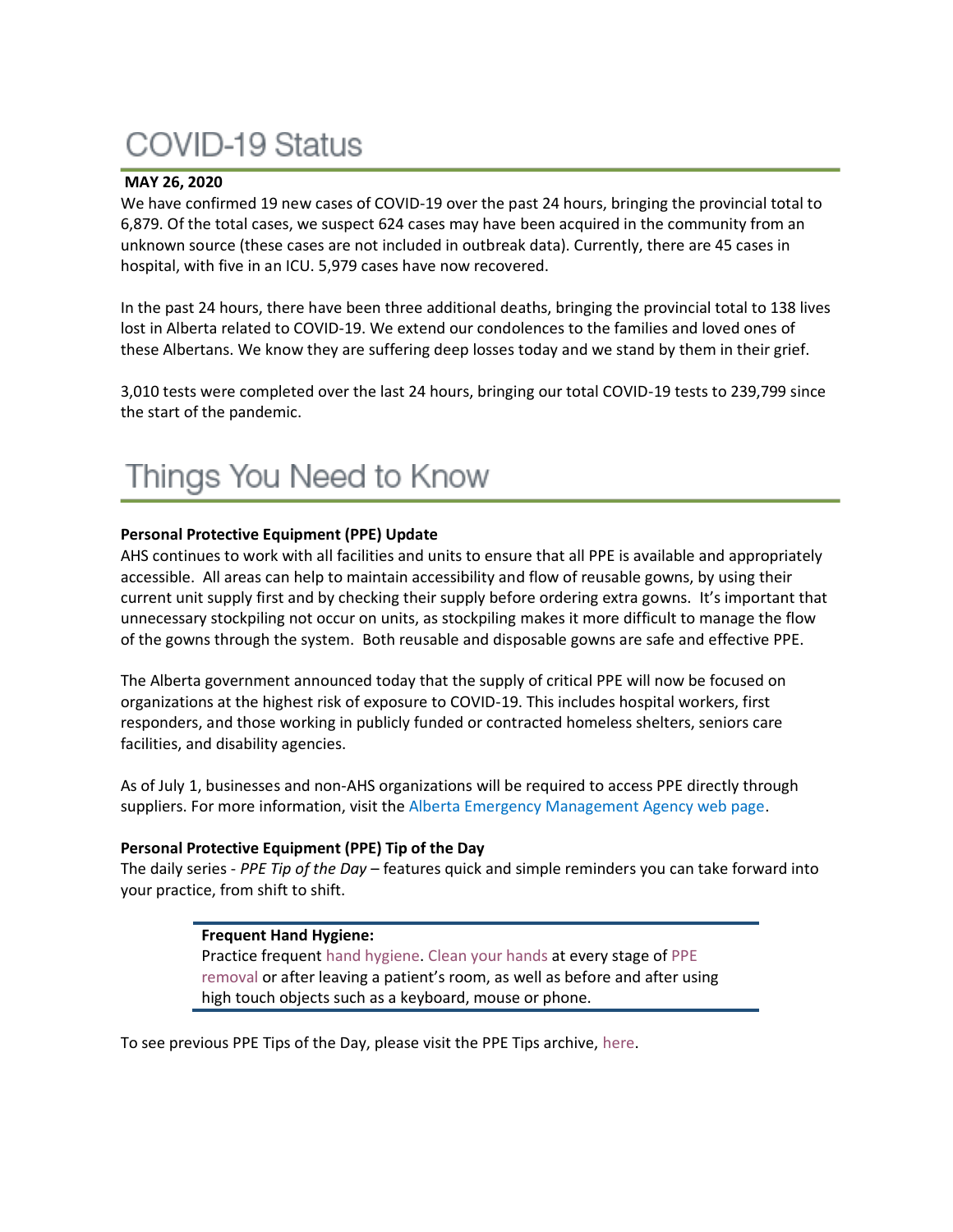

#### **National Paramedics Service Week**

May 24 to 30 marks National Paramedics Service Week this year. We want to be sure to take some time each day of this week to honour our EMS teams, who make an incredible contribution to healthcare in our communities throughout the year, and especially during the past months of this pandemic.

In our latest [AHS COVID-19 podcast,](applewebdata://A4349315-77FB-4133-9A3F-04DE81F584FF/ahs.ca/covidpodcast) Darren Sandbeck, AHS EMS Chief Paramedic, talks about the significance of recognizing National Paramedic Services Week during the COVID-19 pandemic.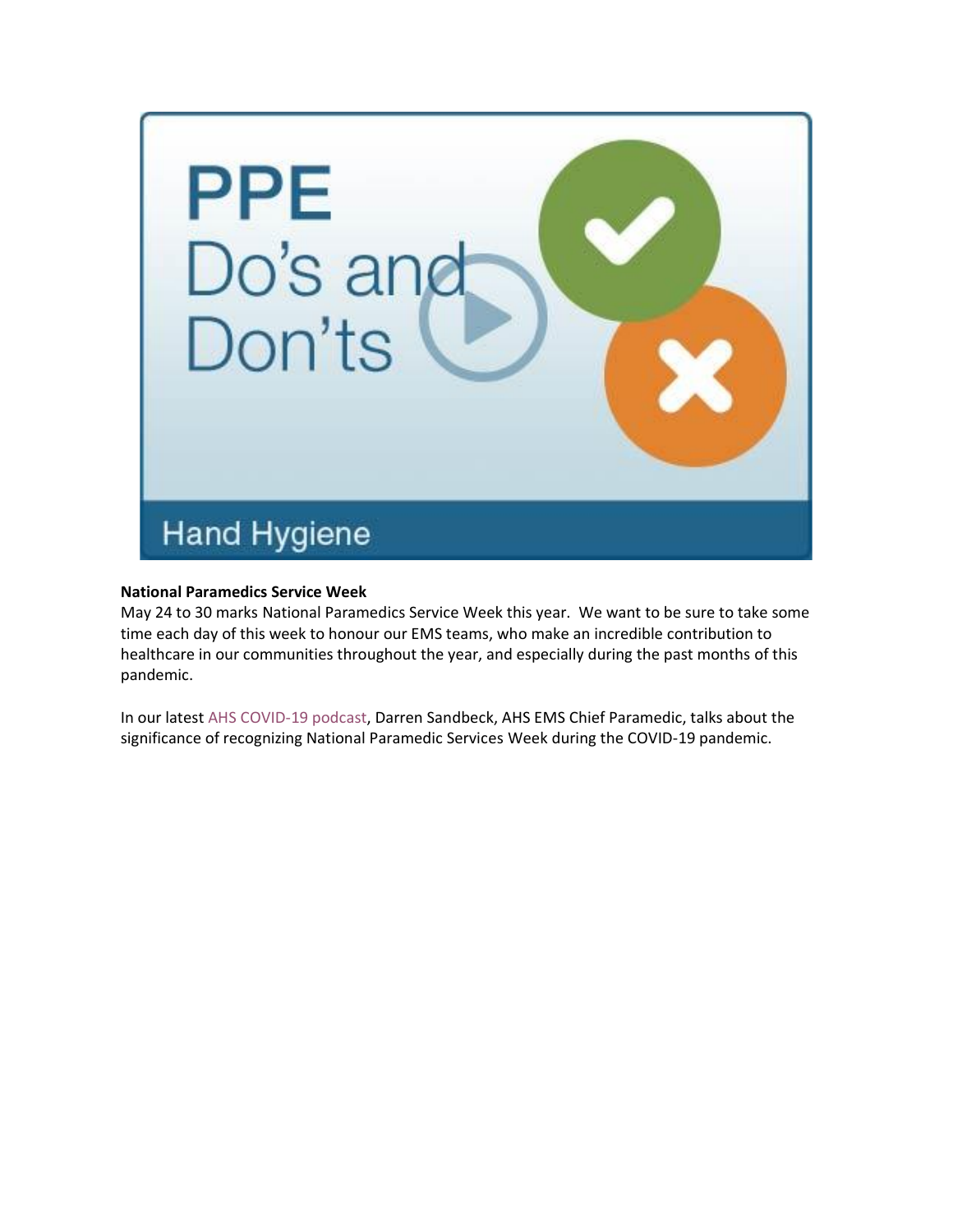

In addition to this, you can follow #YourEMS on AHS' social media channels to experience virtual ridealongs and find out what it's like to be a paramedic.

## In the Zones

#### **Zone Emergency Operations Centre (ZEOC) Update – North**

#### *Screening for Fun in High Level*

At the Northwest Health Centre in High Level, staff are greeted and screened every day by Debbie Juckes and Cathy Goodbie. The duo has made the task fun by picking different themes and dressing up to conduct their screening. First, they were COVID-19 angels as a play-off of Charlie's Angels. Then one Friday, they had a tropical vacation theme and had Star Wars theme on May 4 - May the fourth be with you - which included a Darth Vader Mask, light sabers, and the Star Wars anthem playing in the background. The very next day, May 5, was Cinco de Mayo, and they had Day of the Dead decorations to celebrate at their station. Staff have been enjoying the fun and light tone the screeners have been setting each day, making this pandemic just a bit easier.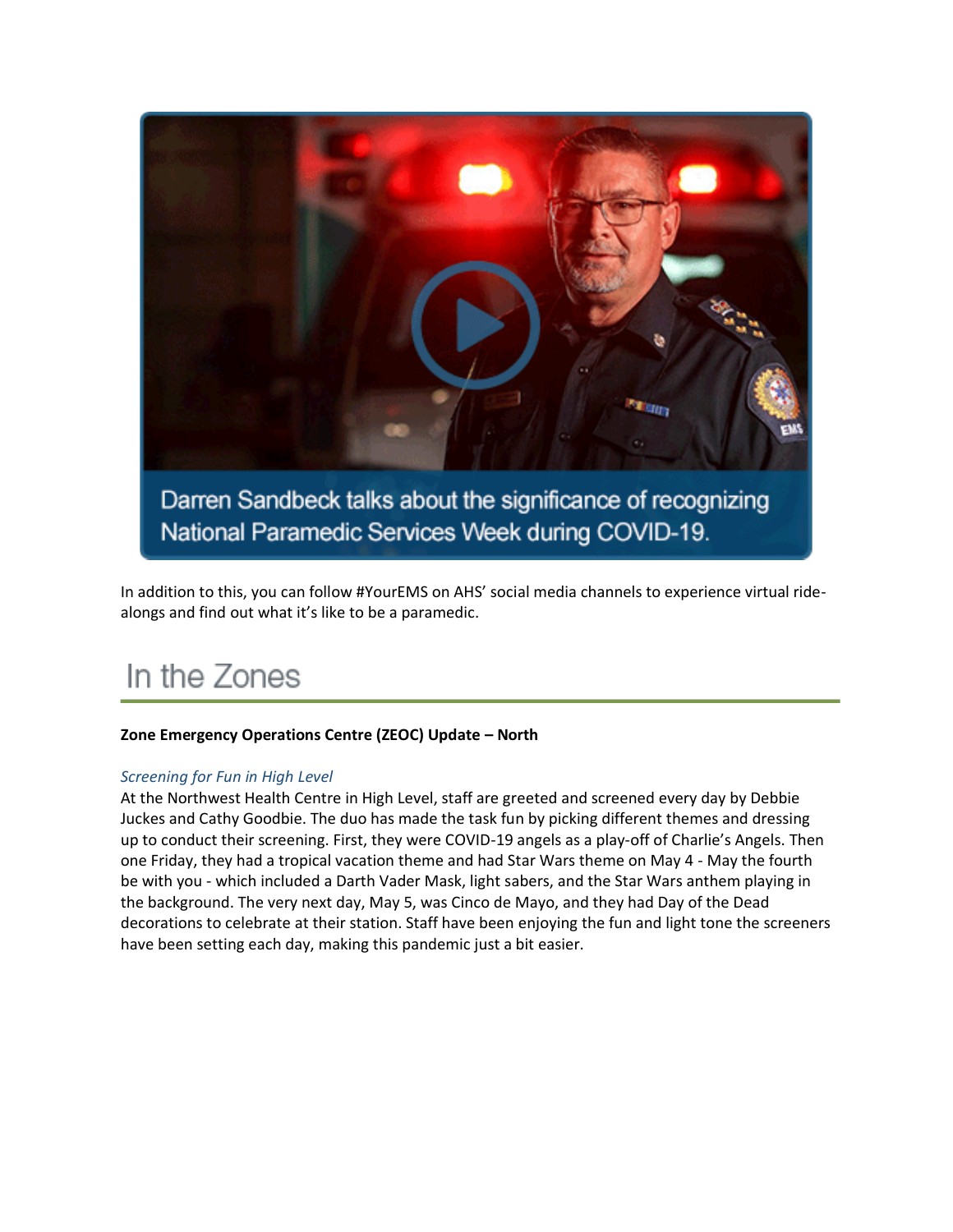

#### *Area 8 Celebrates Mental Health Week*

A big thank you goes out to all the AHS sites and community partners that helped us celebrate Mental Health Week on May 4-10. During this time when we must remain physically apart, it is great to see the many ways we continue to come together to maintain and celebrate our mental wellness.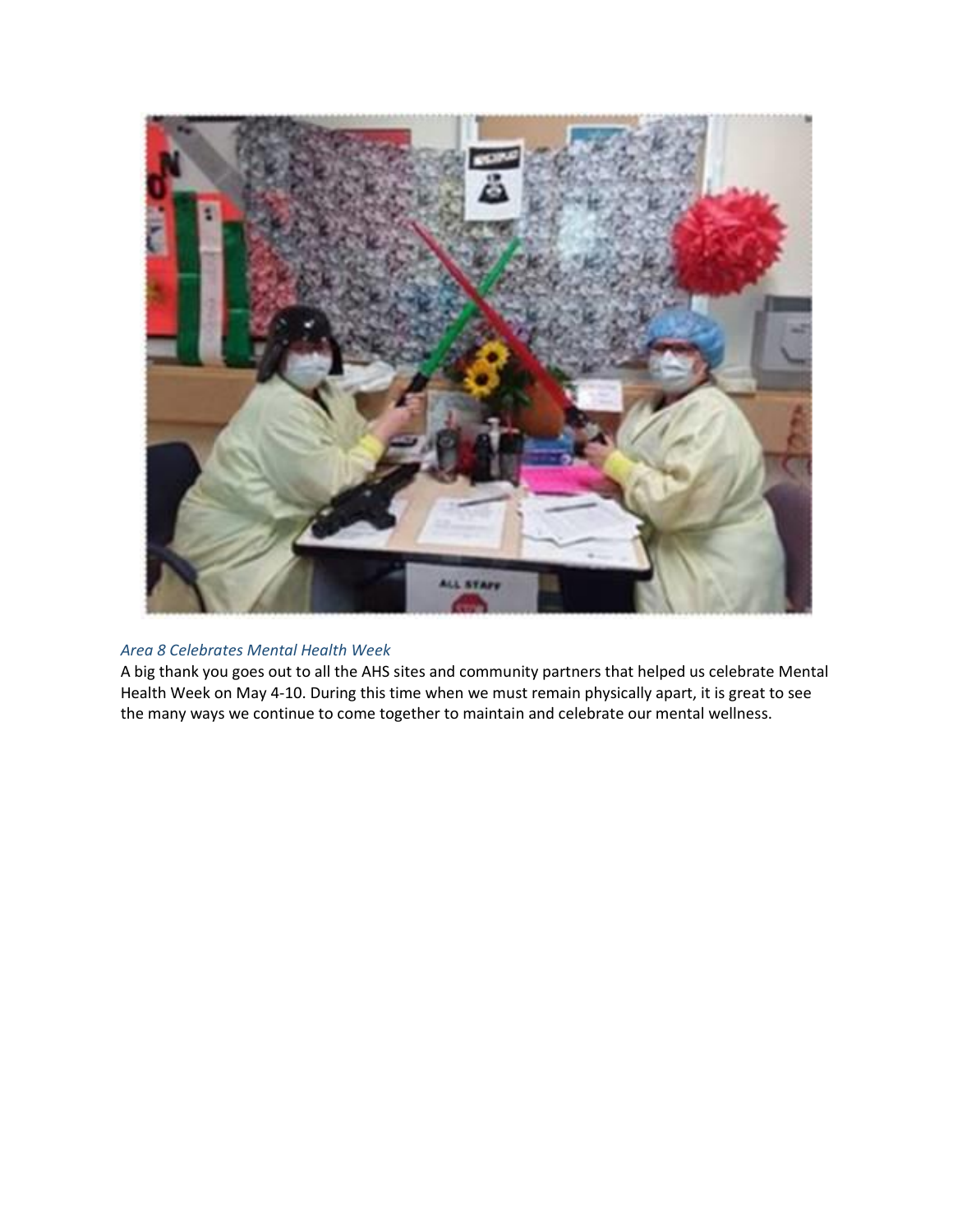

#### *Fort McMurray Rocks*

A painted rock gratitude garden has blossomed in front of Fort McMurray's Northern Lights Regional Health Centre Emergency Department, lovingly planted by the surrounding community. It started small and grows every day, bringing joy to those coming and going from the site.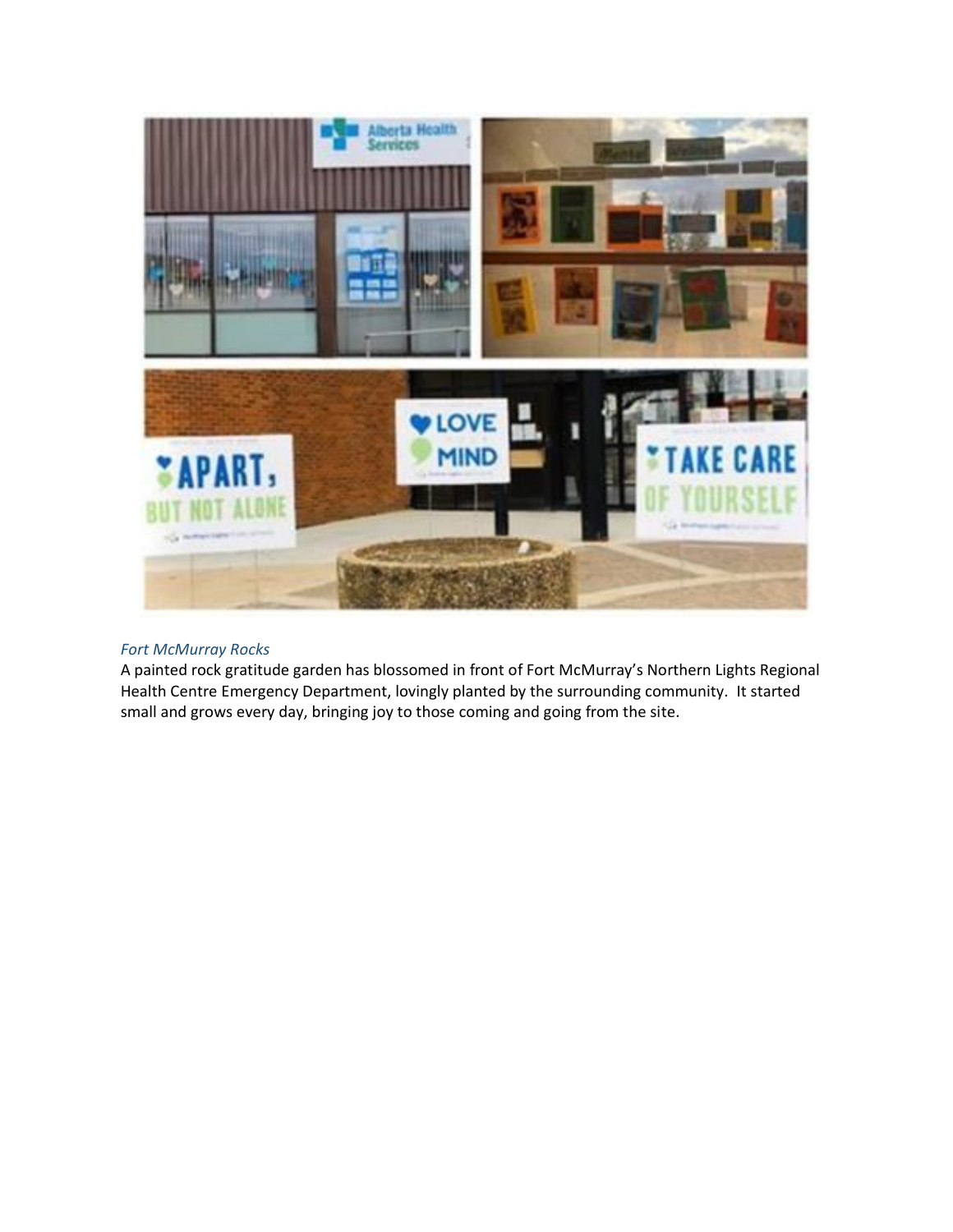

#### *Nursing Week Recognized in Fort McMurray*

Volunteers in Fort McMurray put their artistic skills to work to thank nurses in this community. One volunteer from Northern Lights Regional Health Centre celebrated Nursing Week with a special painting, while another created a special stone artwork in honour of the hard work of healthcare workers. With the flood in Fort McMurray, some of our nurses were also displaced from their homes, but still showed up for our patients. Volunteers were inspired by their commitment and dedication and wanted to show them their efforts had not gone unnoticed during the personal and professional challenges of the pandemic and flooding.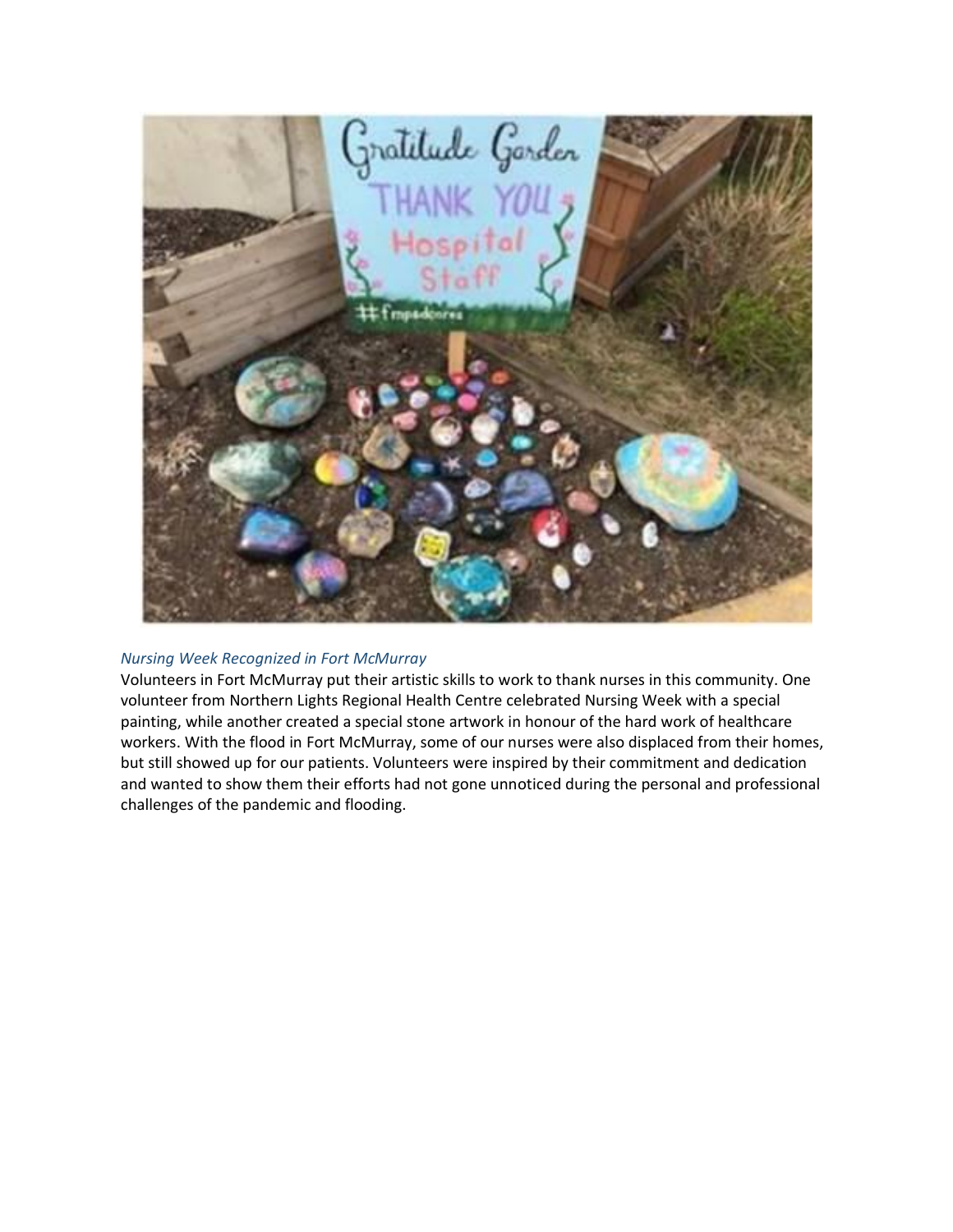

#### *Lightening the Mood in Whitecourt*

Jessica Hein and Ashley McKinney from the Physiotherapy department at the Whitecourt Healthcare Centre have been brightening the site by decorating our windows with colourful, appreciative, and encouraging words for their fellow healthcare workers. To show their determination to reduce the spread of COVID-19, team member Meghan Hagen created #NOTTODAYCOVID t-shirts for all the site's healthcare workers, which are being enthusiastically modelled below, next to the decorative windows.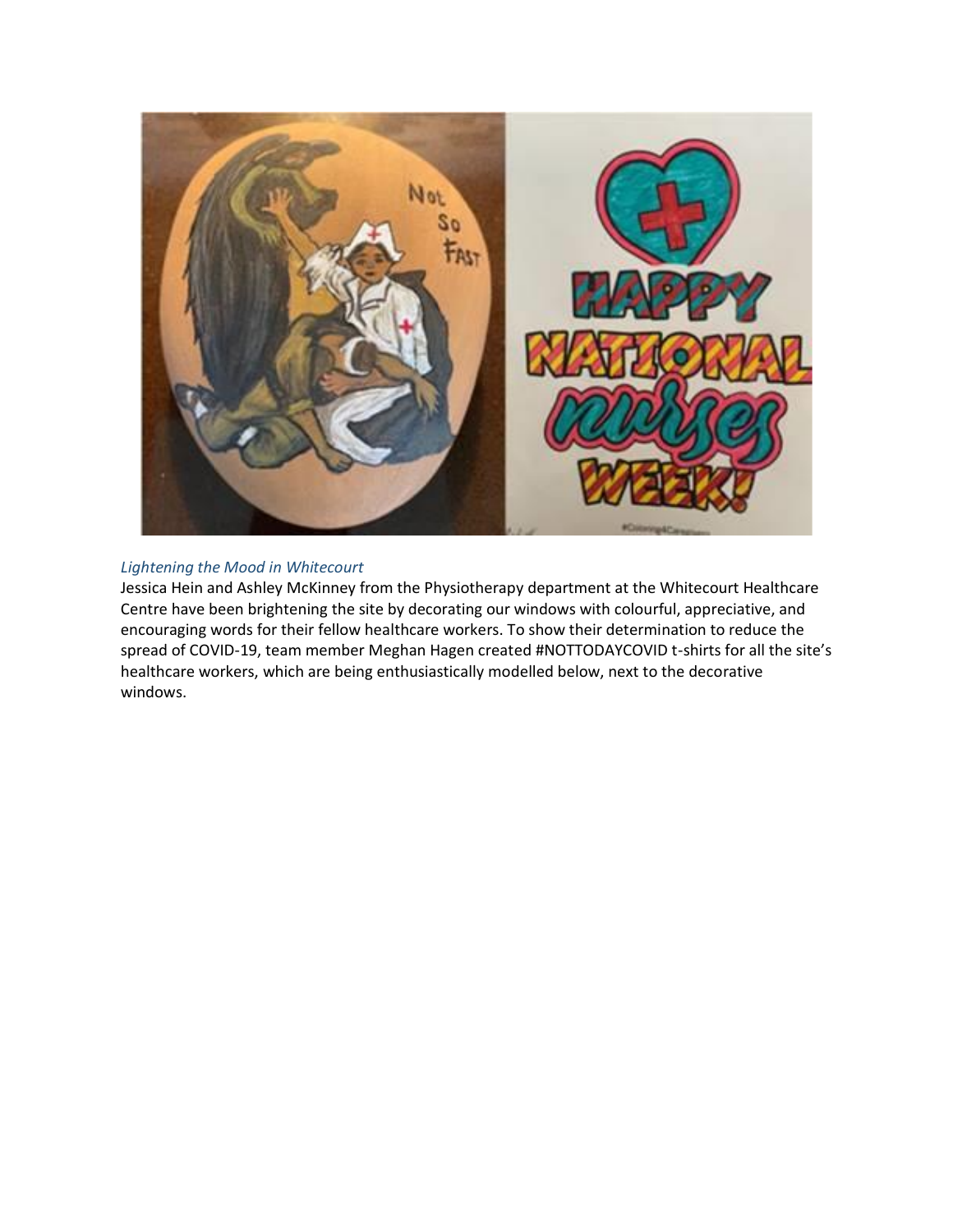

## Be Well - Be Kind

### **Mental Wellness Moment— Dealing with Worries about Re-launch**

Alberta has started the first stage of re-launch, which means some people are returning to work, others are staying home. In the latest Mental Wellness Moment, Dr. Nicholas Mitchell [offers advice to](https://www.albertahealthservices.ca/topics/Page17012.aspx)  [those who might be worried about re-launch.](https://www.albertahealthservices.ca/topics/Page17012.aspx)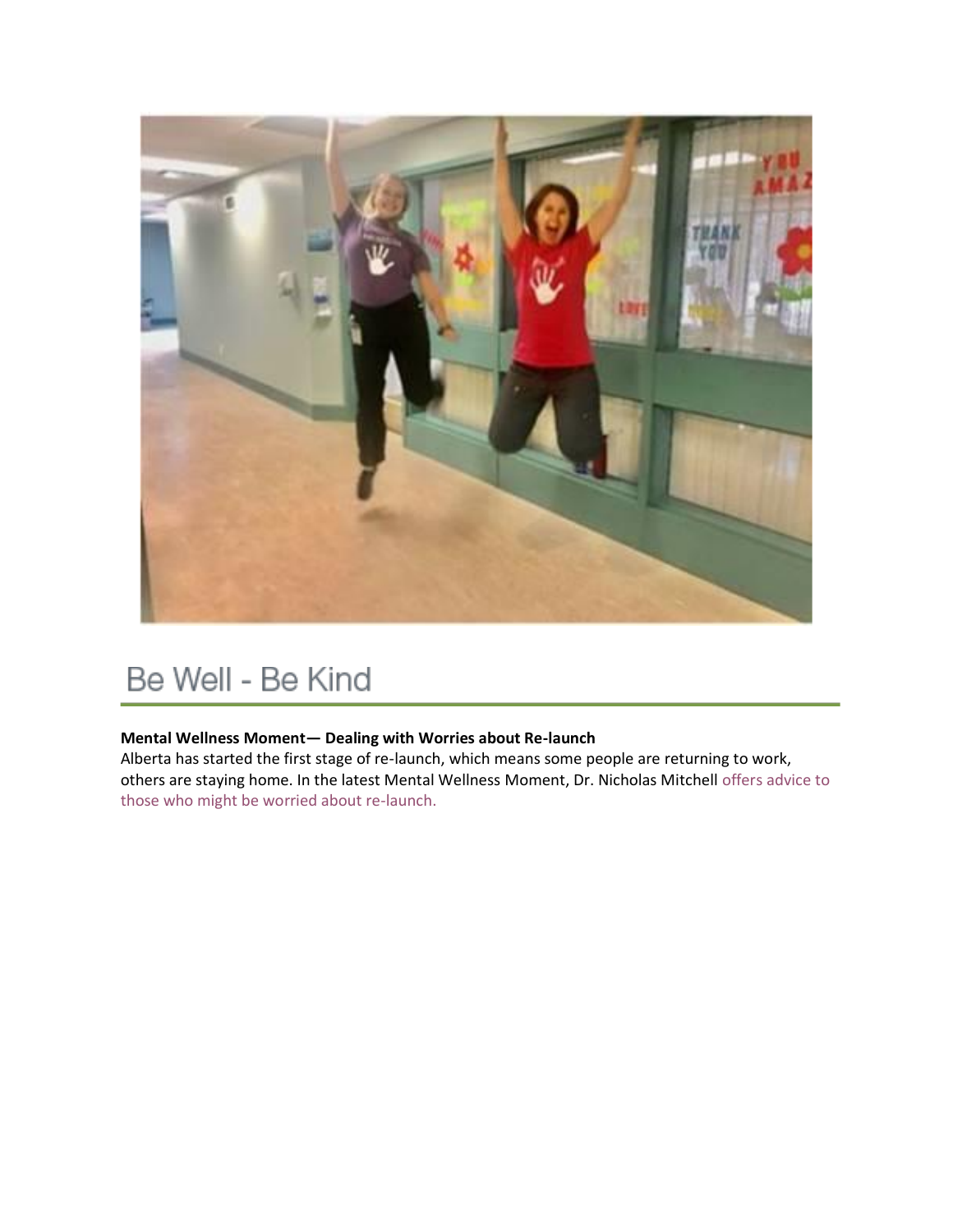

#### **Celebrity Celebrations of AHS**

Thank you messages from Canadian actors, musicians, athletes and artists keep coming in as a gesture of gratitude for our frontline healthcare providers and AHS teams.

Today, Reuben Bullock, frontman for the folk-rock band Reuben and the Dark, shares his support for AHS staff and physicians, and those beyond Alberta, too.

"Thank you sincerely to all the healthcare workers in Alberta and around the globe," he says. "It's crazy what you're doing and we appreciate it. All the hard work is not going unnoticed and we value it so much. We'll get through this together."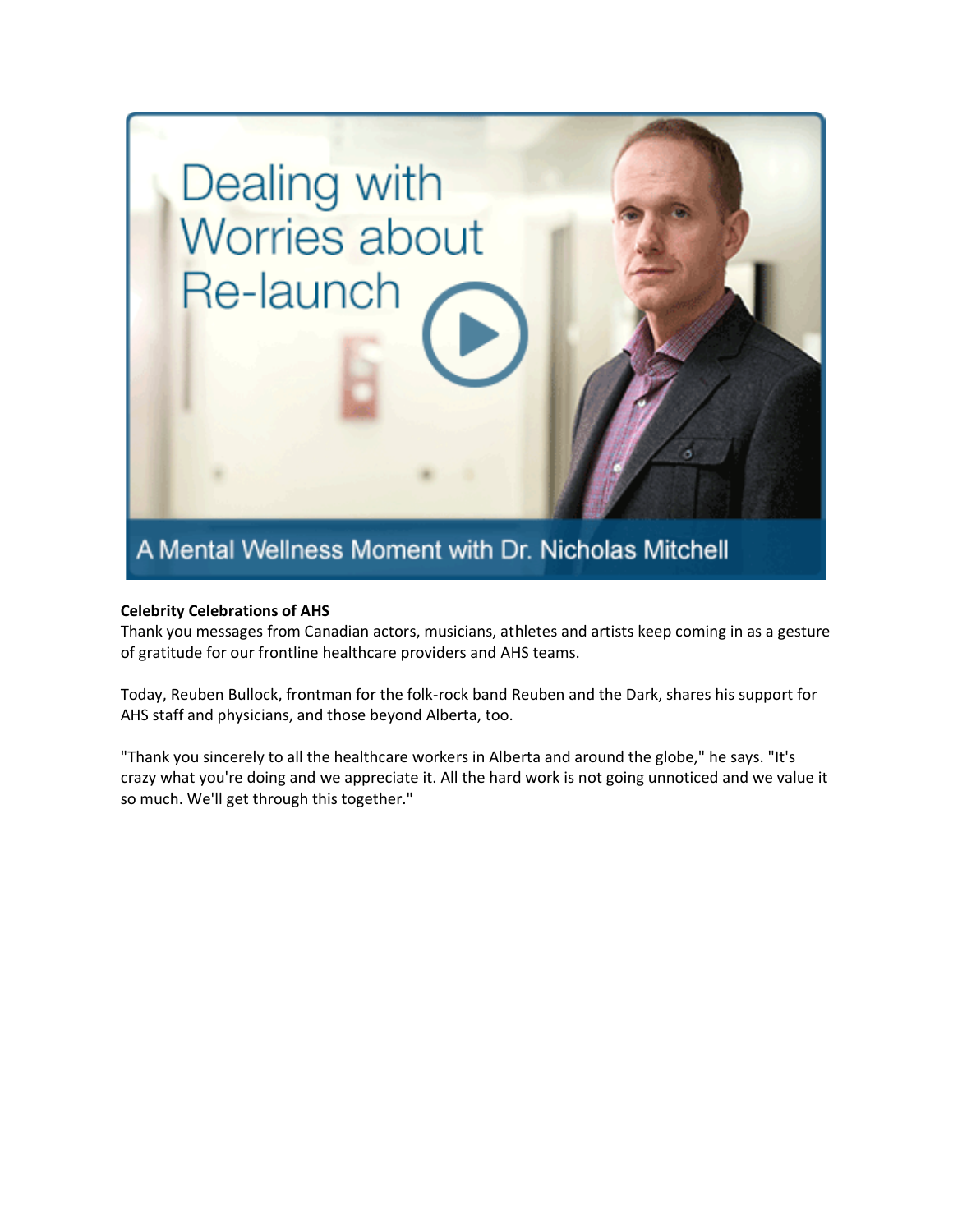

#### **Sharing the Love: Thanking Our People**

Messages of gratitude keep pouring in from across the province and beyond during the COVID-19 pandemic. Take a moment to celebrate your accomplishments, read the inspiring posts shared over the past weeks and share some of your own at [ahs.ca/sharingthelove.](http://www.ahs.ca/sharingthelove)

#### **Shout Outs**

#### *Recognizing paramedics From EMS Chief, Darren Sandbeck*

The COVID-19 pandemic has changed so much of what we do. It's no surprise then that we are marking National Paramedic Services Week (NPSW) virtually this year. While we may need to maintain physical distancing and reschedule the gatherings we've enjoyed in previous years, we're still doing our very best to recognize and honour the crucial role paramedics play in delivering highquality healthcare to Albertans.

This year, due to the pandemic, we'll be recognizing as many of you as we can through social media posts and more informal measures, so please watch for these posts and share them. Our Public Education Teams in Calgary and Edmonton are also set to share a 'day in the life' as a paramedic on two social media virtual ride-alongs. Last year was the first time we did this and the response has been overwhelmingly positive, so we're pleased to do it again—albeit from a safe physical distance.

One week hardly seems enough to properly recognize the work you do 365 days each year, but please take a moment to enjoy the spotlight and know that you are an important and valued member of Alberta's healthcare community. Thank you for your work, your professionalism and dedication to Alberta patients.